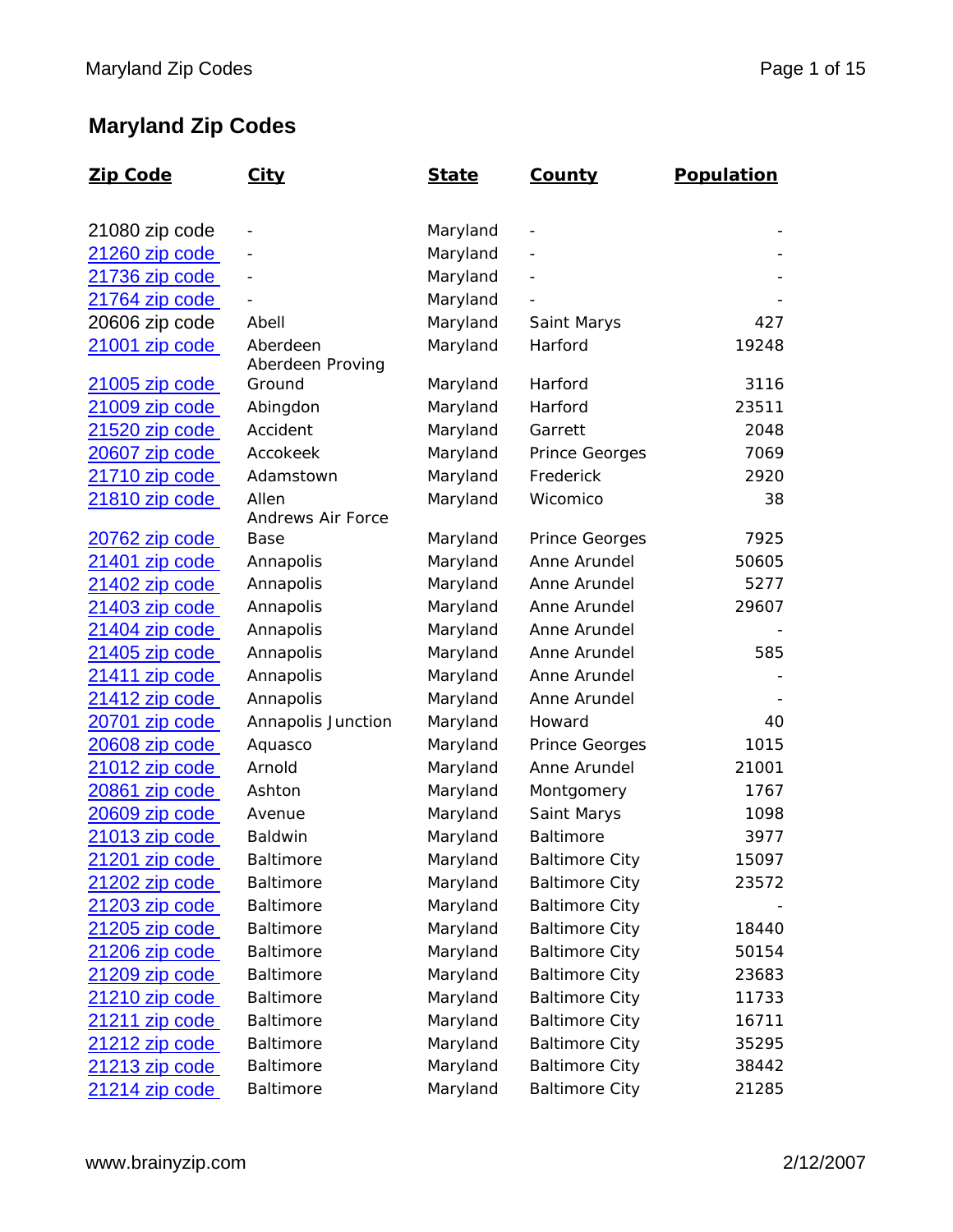| Zip Code               | <u>City</u>      | <b>State</b> | <u>County</u>         | <b>Population</b> |
|------------------------|------------------|--------------|-----------------------|-------------------|
| <u>21215 zip code</u>  | Baltimore        | Maryland     | <b>Baltimore City</b> | 66358             |
| 21216 zip code         | Baltimore        | Maryland     | <b>Baltimore City</b> | 36242             |
| 21217 zip code         | Baltimore        | Maryland     | <b>Baltimore City</b> | 41636             |
| 21218 zip code         | Baltimore        | Maryland     | <b>Baltimore City</b> | 55059             |
| 21223 zip code         | Baltimore        | Maryland     | <b>Baltimore City</b> | 31016             |
| 21224 zip code         | Baltimore        | Maryland     | <b>Baltimore City</b> | 48536             |
| 21229 zip code         | Baltimore        | Maryland     | <b>Baltimore City</b> | 49764             |
| 21230 zip code         | Baltimore        | Maryland     | <b>Baltimore City</b> | 33098             |
| 21231 zip code         | Baltimore        | Maryland     | <b>Baltimore City</b> | 15734             |
| 21233 zip code         | Baltimore        | Maryland     | <b>Baltimore City</b> |                   |
| 21235 zip code         | Baltimore        | Maryland     | <b>Baltimore City</b> |                   |
| 21239 zip code         | Baltimore        | Maryland     | <b>Baltimore City</b> | 28810             |
| 21240 zip code         | Baltimore        | Maryland     | Anne Arundel          |                   |
| 21241 zip code         | Baltimore        | Maryland     | <b>Baltimore City</b> |                   |
| 21250 zip code         | Baltimore        | Maryland     | <b>Baltimore</b>      |                   |
| 21251 zip code         | Baltimore        | Maryland     | Baltimore             |                   |
| 21252 zip code         | <b>Baltimore</b> | Maryland     | Baltimore             |                   |
| 21263 zip code         | Baltimore        | Maryland     | <b>Baltimore City</b> |                   |
| 21264 zip code         | Baltimore        | Maryland     | <b>Baltimore City</b> |                   |
| 21265 zip code         | Baltimore        | Maryland     | <b>Baltimore City</b> |                   |
| 21268 zip code         | Baltimore        | Maryland     | <b>Baltimore City</b> |                   |
| <u>21270 zip code_</u> | Baltimore        | Maryland     | <b>Baltimore City</b> |                   |
| 21273 zip code         | Baltimore        | Maryland     | <b>Baltimore City</b> |                   |
| <u>21274 zip code</u>  | Baltimore        | Maryland     | <b>Baltimore City</b> |                   |
| <u>21275 zip code</u>  | Baltimore        | Maryland     | <b>Baltimore City</b> |                   |
| 21278 zip code         | Baltimore        | Maryland     | <b>Baltimore City</b> |                   |
| 21279 zip code         | Baltimore        | Maryland     | <b>Baltimore City</b> |                   |
| 21280 zip code         | Baltimore        | Maryland     | <b>Baltimore City</b> |                   |
| 21281 zip code         | Baltimore        | Maryland     | <b>Baltimore City</b> |                   |
| 21282 zip code         | Baltimore        | Maryland     | Baltimore             |                   |
| 21283 zip code         | Baltimore        | Maryland     | <b>Baltimore City</b> |                   |
| 21284 zip code         | Baltimore        | Maryland     | <b>Baltimore</b>      |                   |
| 21285 zip code         | Baltimore        | Maryland     | Baltimore             |                   |
| 21287 zip code         | Baltimore        | Maryland     | <b>Baltimore City</b> |                   |
| 21288 zip code         | Baltimore        | Maryland     | <b>Baltimore City</b> |                   |
| <u>21289 zip code</u>  | Baltimore        | Maryland     | <b>Baltimore City</b> |                   |
| <u>21290 zip code</u>  | Baltimore        | Maryland     | <b>Baltimore City</b> |                   |
| 21297 zip code         | Baltimore        | Maryland     | <b>Baltimore City</b> |                   |
| <u>21298 zip code</u>  | Baltimore        | Maryland     | <b>Baltimore City</b> |                   |
| 21607 zip code         | Barclay          | Maryland     | Queen Annes           | 551               |
| 20838 zip code         | Barnesville      | Maryland     | Montgomery            | 200               |
| 20610 zip code         | Barstow          | Maryland     | Calvert               |                   |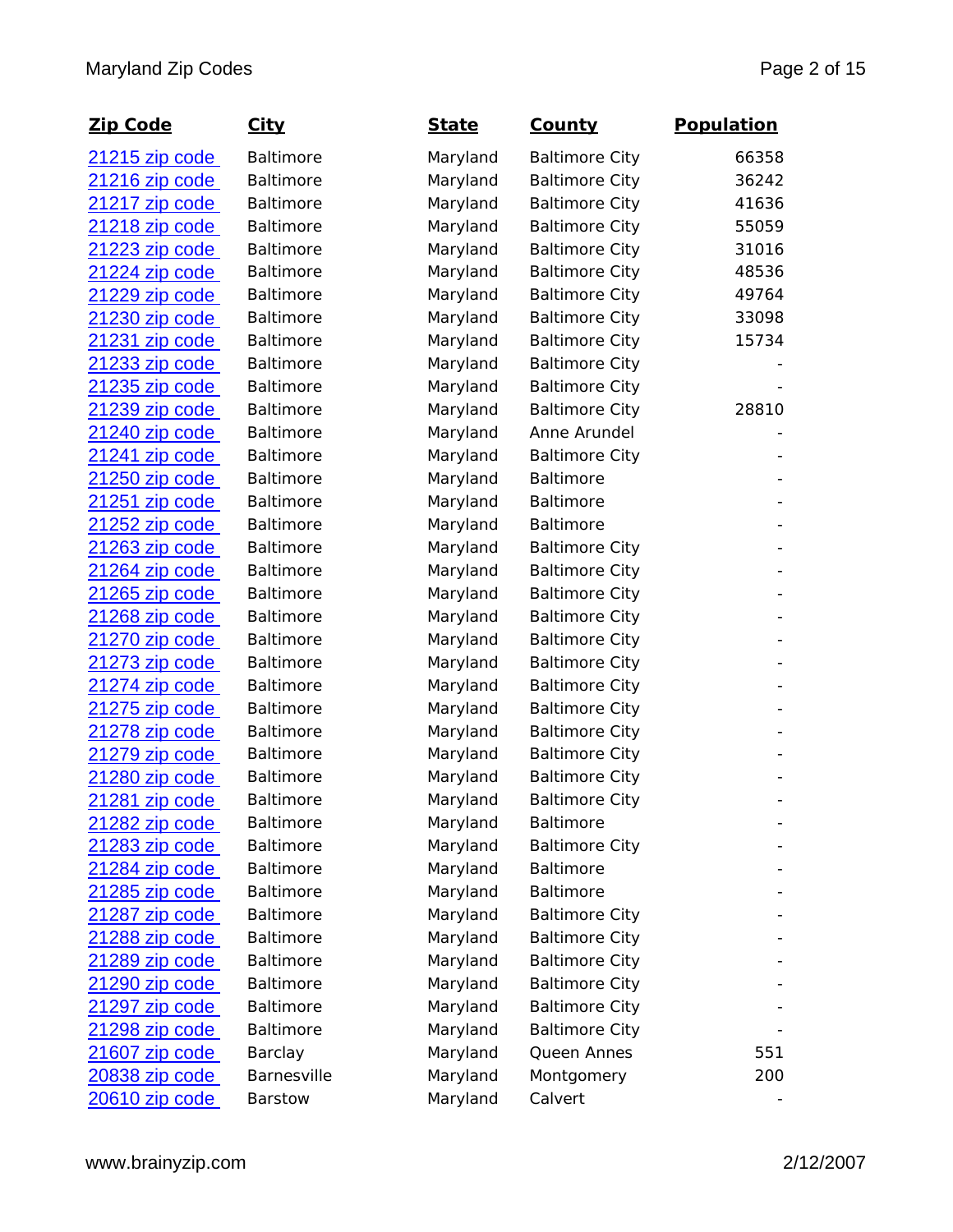| Zip Code               | <b>City</b>             | <b>State</b> | <b>County</b>         | Population |
|------------------------|-------------------------|--------------|-----------------------|------------|
| 21521 zip code         | Barton                  | Maryland     | Allegany              | 1349       |
| 20839 zip code         | Beallsville             | Maryland     | Montgomery            | 115        |
| 21014 zip code         | Bel Air                 | Maryland     | Harford               | 33024      |
| 21015 zip code         | Bel Air                 | Maryland     | Harford               | 23744      |
| 20611 zip code         | <b>Bel Alton</b>        | Maryland     | Charles               | 900        |
| 21017 zip code         | Belcamp                 | Maryland     | Harford               | 6148       |
| 20704 zip code         | <b>Beltsville</b>       | Maryland     | <b>Prince Georges</b> |            |
| 20705 zip code         | Beltsville              | Maryland     | Prince Georges        | 22802      |
| 20612 zip code         | Benedict                | Maryland     | Charles               | 197        |
| 21018 zip code         | Benson                  | Maryland     | Harford               |            |
| 21811 zip code         | <b>Berlin</b>           | Maryland     | Worcester             | 19476      |
| 20813 zip code         | Bethesda                | Maryland     | Montgomery            |            |
| 20814 zip code         | Bethesda                | Maryland     | Montgomery            | 25269      |
| 20816 zip code         | Bethesda                | Maryland     | Montgomery            | 15231      |
| 20817 zip code         | Bethesda                | Maryland     | Montgomery            | 35105      |
| 20824 zip code         | Bethesda                | Maryland     | Montgomery            |            |
| 20827 zip code         | Bethesda                | Maryland     | Montgomery            |            |
| 20889 zip code         | Bethesda                | Maryland     | Montgomery            |            |
| 20892 zip code         | Bethesda                | Maryland     | Montgomery            |            |
| 20894 zip code         | Bethesda                | Maryland     | Montgomery            |            |
| 21609 zip code         | Bethlehem               | Maryland     | Caroline              |            |
| <u>21610 zip code_</u> | Betterton               | Maryland     | Kent                  | 516        |
| 21711 zip code         | <b>Big Pool</b>         | Maryland     | Washington            | 1055       |
| 21813 zip code         | Bishopville             | Maryland     | Worcester             | 2300       |
| 21522 zip code         | <b>Bittinger</b>        | Maryland     | Garrett               | 53         |
| 21814 zip code         | Bivalve                 | Maryland     | Wicomico              | 432        |
| 20710 zip code         | Bladensburg             | Maryland     | Prince Georges        | 7782       |
| 21523 zip code         | Bloomington             | Maryland     | Garrett               | 284        |
| 21713 zip code         | Boonsboro               | Maryland     | Washington            | 12136      |
| <u>21020 zip code</u>  | <b>Boring</b>           | Maryland     | <b>Baltimore</b>      |            |
| 20715 zip code         | <b>Bowie</b>            | Maryland     | Prince Georges        | 25226      |
| <u>20716 zip code</u>  | <b>Bowie</b>            | Maryland     | Prince Georges        | 19595      |
| <u>20717 zip code_</u> | <b>Bowie</b>            | Maryland     | Prince Georges        |            |
| <u>20718 zip code</u>  | <b>Bowie</b>            | Maryland     | Prince Georges        |            |
| 20719 zip code         | <b>Bowie</b>            | Maryland     | Prince Georges        |            |
| <u>20720 zip code </u> | <b>Bowie</b>            | Maryland     | Prince Georges        | 14713      |
| 20721 zip code         | <b>Bowie</b>            | Maryland     | Prince Georges        | 22412      |
| 20841 zip code         | Boyds                   | Maryland     | Montgomery            | 2025       |
| <u>21612 zip code </u> | Bozman                  | Maryland     | Talbot                | 731        |
| 21714 zip code         | <b>Braddock Heights</b> | Maryland     | Frederick             |            |
| <u>20613 zip code </u> | Brandywine              | Maryland     | Prince Georges        | 8266       |
| 20722 zip code         | Brentwood               | Maryland     | Prince Georges        | 5400       |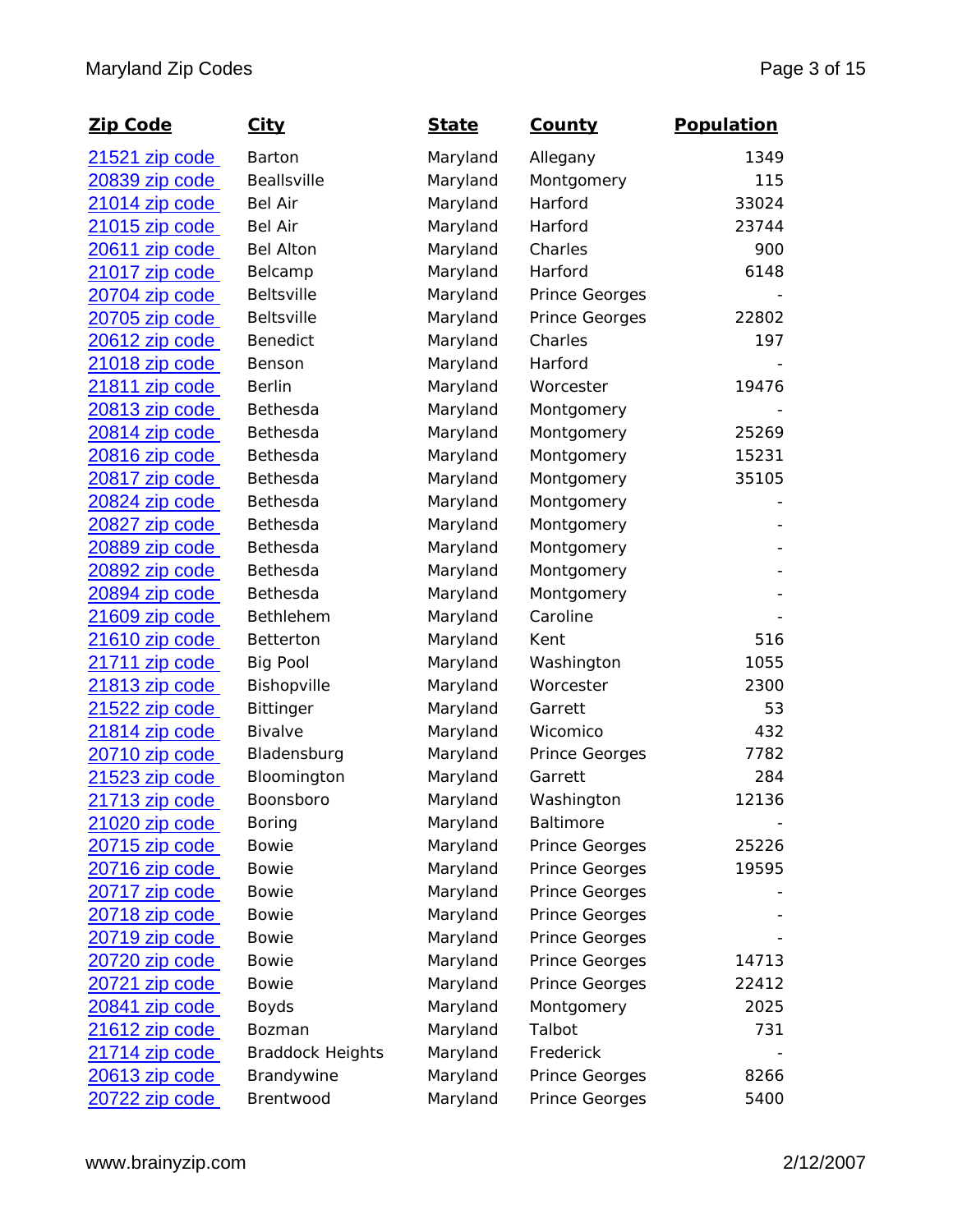| Zip Code               | <b>City</b>           | <u>State</u> | <u>County</u>         | <b>Population</b> |
|------------------------|-----------------------|--------------|-----------------------|-------------------|
| 20862 zip code         | <b>Brinklow</b>       | Maryland     | Montgomery            | 321               |
| 20833 zip code         | <b>Brookeville</b>    | Maryland     | Montgomery            | 6359              |
| 21022 zip code         | Brooklandville        | Maryland     | Baltimore             |                   |
| 21225 zip code         | Brooklyn              | Maryland     | <b>Baltimore City</b> | 31428             |
| 20615 zip code         | <b>Broomes Island</b> | Maryland     | Calvert               | 401               |
| 21715 zip code         | <b>Brownsville</b>    | Maryland     | Washington            |                   |
| 21716 zip code         | <b>Brunswick</b>      | Maryland     | Frederick             | 4943              |
| 20616 zip code         | Bryans Road           | Maryland     | Charles               | 4699              |
| 20617 zip code         | Bryantown             | Maryland     | Charles               | 723               |
| 21717 zip code         | Buckeystown           | Maryland     | Frederick             | 68                |
| 21718 zip code         | <b>Burkittsville</b>  | Maryland     | Frederick             | 177               |
| 20866 zip code         | Burtonsville          | Maryland     | Montgomery            | 11470             |
| 20618 zip code         | Bushwood              | Maryland     | Saint Marys           | 568               |
| 21023 zip code         | <b>Butler</b>         | Maryland     | <b>Baltimore</b>      |                   |
| 20818 zip code         | Cabin John            | Maryland     | Montgomery            | 1987              |
| 20619 zip code         | California            | Maryland     | Saint Marys           | 6139              |
| 20620 zip code         | Callaway              | Maryland     | Saint Marys           | 1738              |
| 21613 zip code         | Cambridge             | Maryland     | Dorchester            | 16432             |
| 20731 zip code         | Capitol Heights       | Maryland     | Prince Georges        |                   |
| 20743 zip code         | Capitol Heights       | Maryland     | Prince Georges        | 41549             |
| 20790 zip code         | Capitol Heights       | Maryland     | Prince Georges        |                   |
| 20791 zip code         | Capitol Heights       | Maryland     | Prince Georges        |                   |
| 20799 zip code         | Capitol Heights       | Maryland     | Prince Georges        |                   |
| 21719 zip code         | Cascade               | Maryland     | Washington            | 1549              |
| <u>21228 zip code</u>  | Catonsville           | Maryland     | <b>Baltimore</b>      | 48601             |
| 21720 zip code         | Cavetown              | Maryland     | Washington            |                   |
| 21913 zip code         | Cecilton              | Maryland     | Cecil                 | 474               |
| 21617 zip code         | Centreville           | Maryland     | Queen Annes           | 6584              |
| 20621 zip code         | Chaptico              | Maryland     | Saint Marys           | 1217              |
| <u>21914 zip code</u>  | Charlestown           | Maryland     | Cecil                 | 740               |
| 20622 zip code         | Charlotte Hall        | Maryland     | Saint Marys           | 3416              |
| 21027 zip code         | Chase                 | Maryland     | Baltimore             |                   |
| 20623 zip code         | Cheltenham            | Maryland     | Prince Georges        | 2702              |
| 20732 zip code         | Chesapeake Beach      | Maryland     | Calvert               | 8205              |
| 21915 zip code         | Chesapeake City       | Maryland     | Cecil                 | 3070              |
| <u>21619 zip code_</u> | Chester               | Maryland     | Queen Annes           | 5325              |
| <u>21620 zip code</u>  | Chestertown           | Maryland     | Kent                  | 11975             |
| 21690 zip code         | Chestertown           | Maryland     | Queen Annes           |                   |
| <u>20815 zip code </u> | Chevy Chase           | Maryland     | Montgomery            | 27916             |
| 20825 zip code         | Chevy Chase           | Maryland     | Montgomery            |                   |
| <u>21721 zip code</u>  | Chewsville            | Maryland     | Washington            |                   |
| 21916 zip code         | Childs                | Maryland     | Cecil                 |                   |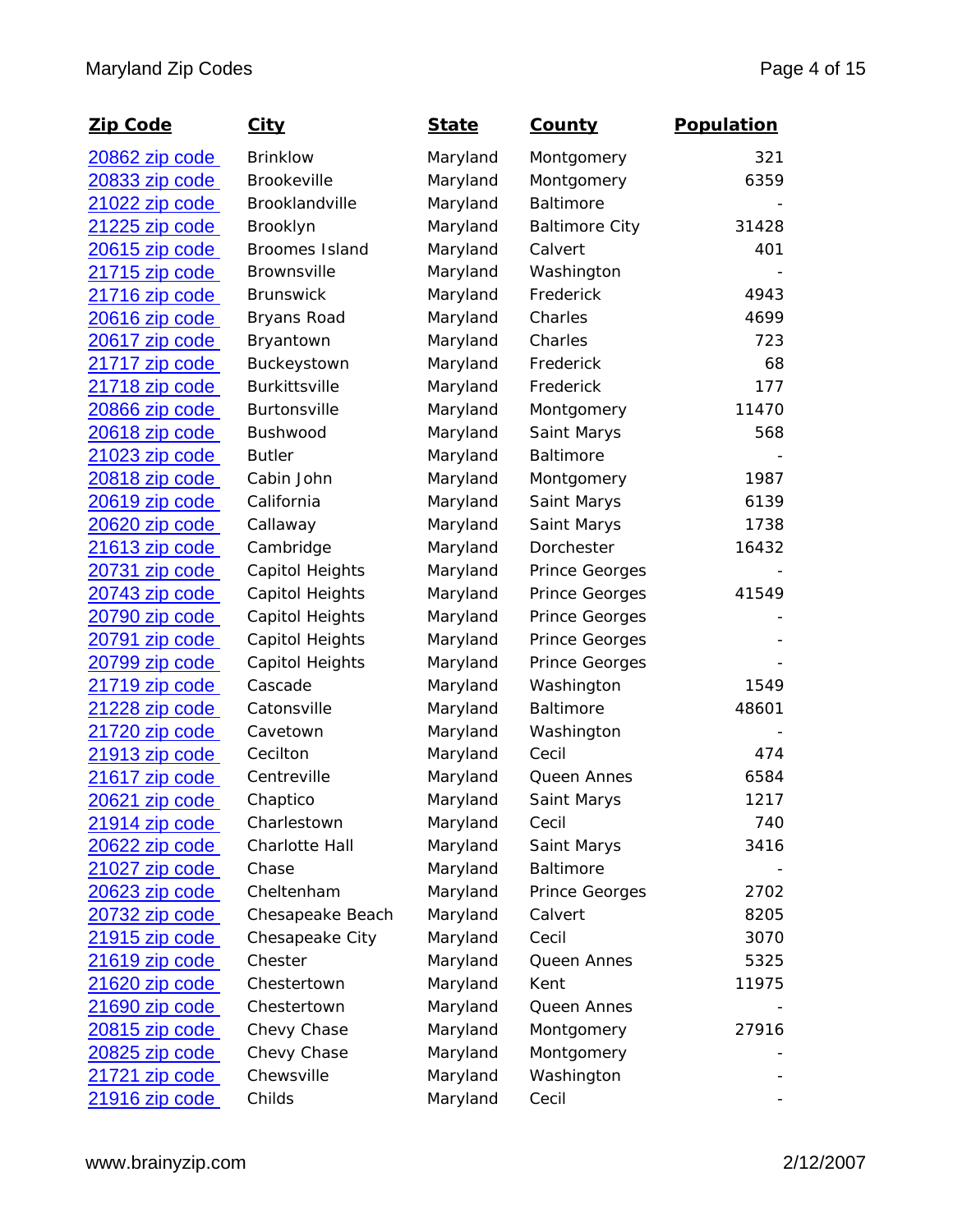| Zip Code               | <u>City</u>          | <b>State</b> | <b>County</b>         | Population |
|------------------------|----------------------|--------------|-----------------------|------------|
| 21622 zip code         | <b>Church Creek</b>  | Maryland     | Dorchester            | 519        |
| 21623 zip code         | Church Hill          | Maryland     | Queen Annes           | 1712       |
| 20733 zip code         | Churchton            | Maryland     | Anne Arundel          | 2810       |
| 21028 zip code         | Churchville          | Maryland     | Harford               | 2742       |
| 21624 zip code         | Claiborne            | Maryland     | Talbot                | 147        |
| 20871 zip code         | Clarksburg           | Maryland     | Montgomery            | 2762       |
| 21029 zip code         | Clarksville          | Maryland     | Howard                | 7616       |
| <u>21722 zip code</u>  | Clear Spring         | Maryland     | Washington            | 5289       |
| 20624 zip code         | <b>Clements</b>      | Maryland     | Saint Marys           | 878        |
| 20735 zip code         | Clinton              | Maryland     | Prince Georges        | 32887      |
| 20625 zip code         | Cobb Island          | Maryland     | Charles               | 822        |
| 21030 zip code         | Cockeysville         | Maryland     | Baltimore             | 23341      |
| 20740 zip code         | College Park         | Maryland     | <b>Prince Georges</b> | 31041      |
| 20741 zip code         | College Park         | Maryland     | <b>Prince Georges</b> |            |
| 20742 zip code         | College Park         | Maryland     | <b>Prince Georges</b> |            |
| 21917 zip code         | Colora               | Maryland     | Cecil                 | 2005       |
| 20626 zip code         | <b>Coltons Point</b> | Maryland     | Saint Marys           | 430        |
| 21044 zip code         | Columbia             | Maryland     | Howard                | 40251      |
| 21045 zip code         | Columbia             | Maryland     | Howard                | 37519      |
| 21046 zip code         | Columbia             | Maryland     | Howard                | 15074      |
| 20627 zip code         | Compton              | Maryland     | Saint Marys           |            |
| 21918 zip code         | Conowingo            | Maryland     | Cecil                 | 4045       |
| 21723 zip code         | Cooksville           | Maryland     | Howard                | 424        |
| 21625 zip code         | Cordova              | Maryland     | Talbot                | 2661       |
| <u>21524 zip code</u>  | Corriganville        | Maryland     | Allegany              | 844        |
| 21626 zip code         | Crapo                | Maryland     | Dorchester            | 187        |
| 21817 zip code         | Crisfield            | Maryland     | Somerset              | 5479       |
| 21627 zip code         | Crocheron            | Maryland     | Dorchester            | 34         |
| 21114 zip code         | Crofton              | Maryland     | Anne Arundel          | 24645      |
| 21032 zip code         | Crownsville          | Maryland     | Anne Arundel          | 7965       |
| 21628 zip code         | Crumpton             | Maryland     | Queen Annes           | 454        |
| 21501 zip code         | Cumberland           | Maryland     | Allegany              |            |
| 21502 zip code         | Cumberland           | Maryland     | Allegany              | 44053      |
| <u>21503 zip code</u>  | Cumberland           | Maryland     | Allegany              |            |
| 21504 zip code         | Cumberland           | Maryland     | Allegany              |            |
| <u>21505 zip code</u>  | Cumberland           | Maryland     | Allegany              |            |
| 21226 zip code         | Curtis Bay           | Maryland     | Anne Arundel          | 6720       |
| 20872 zip code         | Damascus             | Maryland     | Montgomery            | 12086      |
| <u>20628 zip code </u> | Dameron              | Maryland     | Saint Marys           | 316        |
| 21034 zip code         | Darlington           | Maryland     | Harford               | 3449       |
| 21035 zip code         | Davidsonville        | Maryland     | Anne Arundel          | 7369       |
| 21036 zip code         | Dayton               | Maryland     | Howard                | 2134       |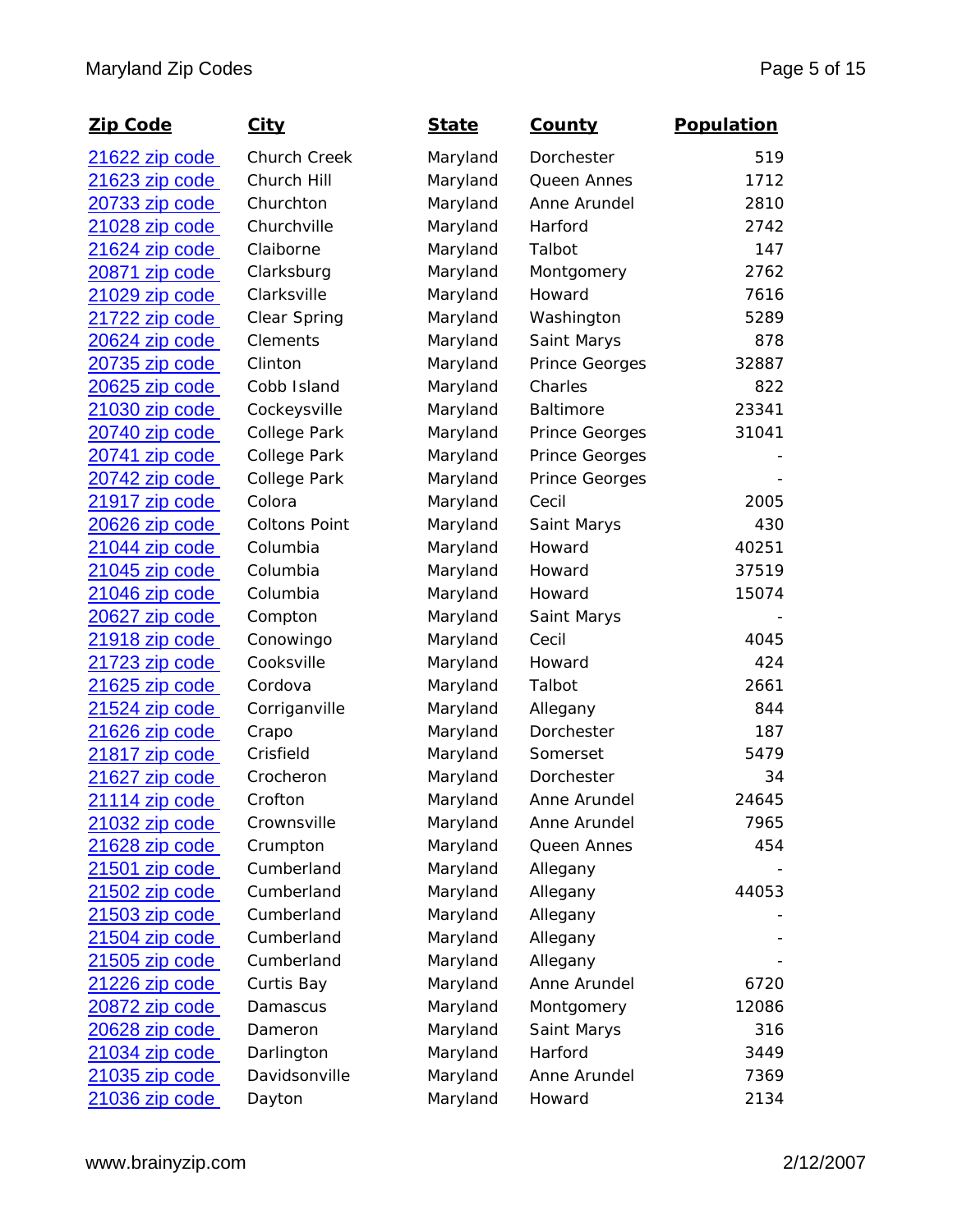| Zip Code               | <u>City</u>             | <b>State</b> | <u>County</u>  | Population |
|------------------------|-------------------------|--------------|----------------|------------|
| 21821 zip code         | Deal Island             | Maryland     | Somerset       | 1143       |
| 20751 zip code         | Deale                   | Maryland     | Anne Arundel   | 2237       |
| 21875 zip code         | Delmar                  | Maryland     | Wicomico       | 5261       |
| 21629 zip code         | Denton                  | Maryland     | Caroline       | 7861       |
| 20855 zip code         | Derwood                 | Maryland     | Montgomery     | 17251      |
| 20842 zip code         | Dickerson               | Maryland     | Montgomery     | 1848       |
| 20747 zip code         | <b>District Heights</b> | Maryland     | Prince Georges | 39920      |
| <u>20753 zip code</u>  | <b>District Heights</b> | Maryland     | Prince Georges |            |
| 20629 zip code         | Dowell                  | Maryland     | Calvert        | 573        |
| <u>20630 zip code</u>  | Drayden                 | Maryland     | Saint Marys    | 326        |
| 21222 zip code         | Dundalk                 | Maryland     | Baltimore      | 54923      |
| 20754 zip code         | Dunkirk                 | Maryland     | Calvert        | 6525       |
| 21919 zip code         | Earleville              | Maryland     | Cecil          | 2555       |
| 21631 zip code         | <b>East New Market</b>  | Maryland     | Dorchester     | 2233       |
| 21601 zip code         | Easton                  | Maryland     | Talbot         | 19245      |
| 21606 zip code         | Easton                  | Maryland     | Talbot         |            |
| 21528 zip code         | <b>Eckhart Mines</b>    | Maryland     | Allegany       | 177        |
| 21822 zip code         | Eden                    | Maryland     | Worcester      | 1901       |
| 21037 zip code         | Edgewater               | Maryland     | Anne Arundel   | 16309      |
| 21040 zip code         | Edgewood                | Maryland     | Harford        | 22350      |
| 21920 zip code         | <b>Elk Mills</b>        | Maryland     | Cecil          | 124        |
| <u>21075 zip code</u>  | Elkridge                | Maryland     | Howard         | 19449      |
| 21921 zip code         | Elkton                  | Maryland     | Cecil          | 38231      |
| 21922 zip code         | Elkton                  | Maryland     | Cecil          |            |
| 21529 zip code         | Ellerslie               | Maryland     | Allegany       | 592        |
| 21041 zip code         | <b>Ellicott City</b>    | Maryland     | Howard         |            |
| 21042 zip code         | <b>Ellicott City</b>    | Maryland     | Howard         | 35522      |
| 21043 zip code         | <b>Ellicott City</b>    | Maryland     | Howard         | 31694      |
| 21727 zip code         | Emmitsburg              | Maryland     | Frederick      | 5548       |
| <u>21221 zip code</u>  | Essex                   | Maryland     | Baltimore      | 42567      |
| 21824 zip code         | Ewell                   | Maryland     | Somerset       | 279        |
| 21733 zip code         | Fairplay                | Maryland     | Washington     | 765        |
| <u>21047 zip code</u>  | Fallston                | Maryland     | Harford        | 11223      |
| <u>20632 zip code </u> | Faulkner                | Maryland     | Charles        | 519        |
| 21632 zip code         | Federalsburg            | Maryland     | Caroline       | 6236       |
| <u>21048 zip code</u>  | Finksburg               | Maryland     | Carroll        | 10345      |
| 21634 zip code         | <b>Fishing Creek</b>    | Maryland     | Dorchester     | 441        |
| 21530 zip code         | Flintstone              | Maryland     | Allegany       | 1521       |
| 21050 zip code         | Forest Hill             | Maryland     | Harford        | 14951      |
| 21051 zip code         | Fork                    | Maryland     | Baltimore      | 70         |
| 20755 zip code         | Fort George G Meade     | Maryland     | Anne Arundel   | 9903       |
| 21052 zip code         | Fort Howard             | Maryland     | Baltimore      | 365        |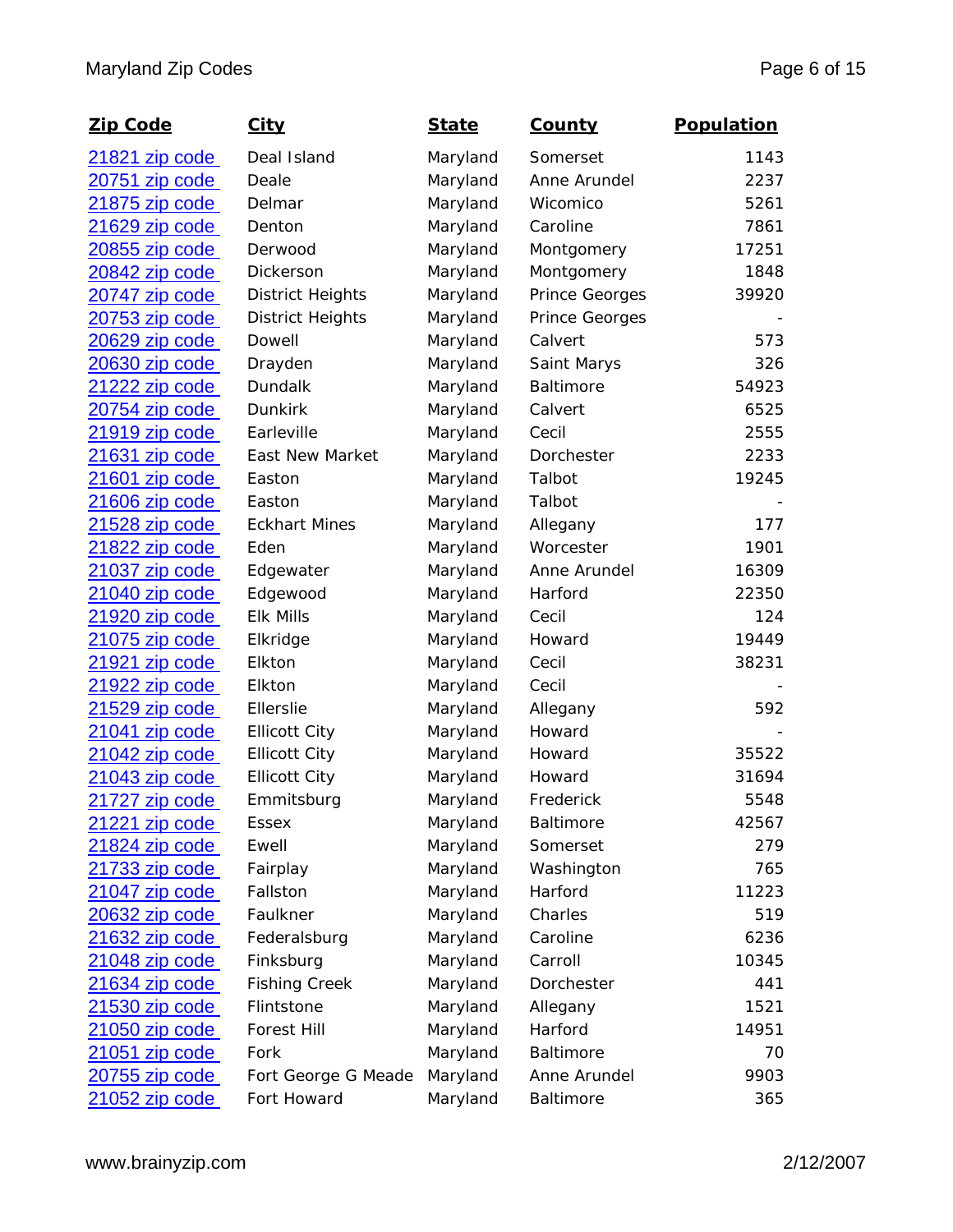| <b>Zip Code</b>        | <u>City</u>         | <b>State</b> | <b>County</b>  | <b>Population</b> |
|------------------------|---------------------|--------------|----------------|-------------------|
| 20744 zip code         | Fort Washington     | Maryland     | Prince Georges | 48198             |
| 20749 zip code         | Fort Washington     | Maryland     | Prince Georges |                   |
| 21701 zip code         | Frederick           | Maryland     | Frederick      | 32261             |
| 21702 zip code         | Frederick           | Maryland     | Frederick      | 30730             |
| 21703 zip code         | Frederick           | Maryland     | Frederick      | 26420             |
| 21704 zip code         | Frederick           | Maryland     | Frederick      | 4169              |
| 21705 zip code         | Frederick           | Maryland     | Frederick      |                   |
| 21709 zip code         | Frederick           | Maryland     | Frederick      |                   |
| 21053 zip code         | Freeland            | Maryland     | Baltimore      | 2848              |
| 20758 zip code         | Friendship          | Maryland     | Anne Arundel   | 797               |
| 21531 zip code         | Friendsville        | Maryland     | Garrett        | 2294              |
| 21532 zip code         | Frostburg           | Maryland     | Allegany       | 14601             |
| 21826 zip code         | Fruitland           | Maryland     | Wicomico       | 3704              |
| 20759 zip code         | Fulton              | Maryland     | Howard         | 1684              |
| 21734 zip code         | Funkstown           | Maryland     | Washington     | 905               |
| 20877 zip code         | Gaithersburg        | Maryland     | Montgomery     | 30129             |
| 20878 zip code         | Gaithersburg        | Maryland     | Montgomery     | 55177             |
| 20879 zip code         | Gaithersburg        | Maryland     | Montgomery     | 21980             |
| 20882 zip code         | Gaithersburg        | Maryland     | Montgomery     | 12175             |
| 20884 zip code         | Gaithersburg        | Maryland     | Montgomery     |                   |
| <u>20885 zip code</u>  | Gaithersburg        | Maryland     | Montgomery     |                   |
| <u>20898 zip code</u>  | Gaithersburg        | Maryland     | Montgomery     |                   |
| 20899 zip code         | Gaithersburg        | Maryland     | Montgomery     |                   |
| 21635 zip code         | Galena              | Maryland     | Kent           | 1695              |
| 20765 zip code         | Galesville          | Maryland     | Anne Arundel   | 363               |
| 21054 zip code         | Gambrills           | Maryland     | Anne Arundel   | 7159              |
| 20896 zip code         | <b>Garrett Park</b> | Maryland     | Montgomery     | 598               |
| 21055 zip code         | Garrison            | Maryland     | Baltimore      |                   |
| 21930 zip code         | Georgetown          | Maryland     | Cecil          | 108               |
| <u>20874 zip code </u> | Germantown          | Maryland     | Montgomery     | 49224             |
| 20875 zip code         | Germantown          | Maryland     | Montgomery     |                   |
| <u>20876 zip code</u>  | Germantown          | Maryland     | Montgomery     | 22233             |
| 21056 zip code         | Gibson Island       | Maryland     | Anne Arundel   | 310               |
| <u>21829 zip code</u>  | Girdletree          | Maryland     | Worcester      | 429               |
| 21057 zip code         | Glen Arm            | Maryland     | Baltimore      | 4144              |
| <u>21060 zip code </u> | Glen Burnie         | Maryland     | Anne Arundel   | 27172             |
| 21061 zip code         | Glen Burnie         | Maryland     | Anne Arundel   | 50011             |
| 21062 zip code         | Glen Burnie         | Maryland     | Anne Arundel   |                   |
| 20812 zip code         | Glen Echo           | Maryland     | Montgomery     | 239               |
| <u>21737 zip code</u>  | Glenelg             | Maryland     | Howard         | 828               |
| <u>20769 zip code</u>  | Glenn Dale          | Maryland     | Prince Georges | 4942              |
| <u>21738 zip code </u> | Glenwood            | Maryland     | Howard         | 2761              |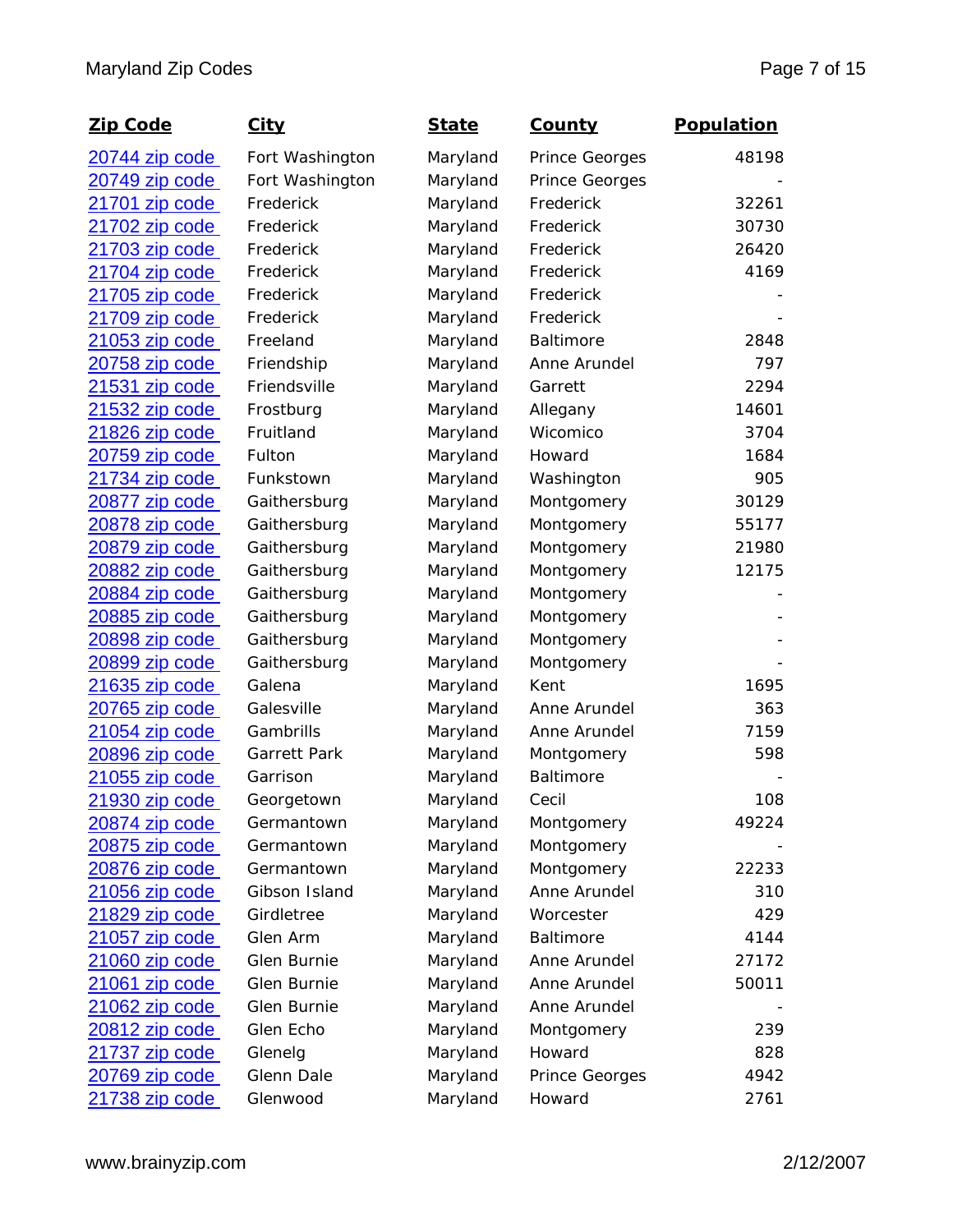| <u>Zip Code</u>        | <u>City</u>        | <b>State</b> | <b>County</b>    | Population |
|------------------------|--------------------|--------------|------------------|------------|
| 21071 zip code         | Glyndon            | Maryland     | Baltimore        | 424        |
| 21636 zip code         | Goldsboro          | Maryland     | Caroline         | 1176       |
| 21536 zip code         | Grantsville        | Maryland     | Garrett          | 3876       |
| 21638 zip code         | Grasonville        | Maryland     | Queen Annes      | 3813       |
| 20634 zip code         | <b>Great Mills</b> | Maryland     | Saint Marys      | 5129       |
| 20768 zip code         | Greenbelt          | Maryland     | Prince Georges   |            |
| 20770 zip code         | Greenbelt          | Maryland     | Prince Georges   | 21186      |
| 20771 zip code         | Greenbelt          | Maryland     | Prince Georges   |            |
| 21639 zip code         | Greensboro         | Maryland     | Caroline         | 3899       |
| 21010 zip code         | Gunpowder          | Maryland     | Harford          | 864        |
| 21207 zip code         | Gwynn Oak          | Maryland     | <b>Baltimore</b> | 47955      |
| 21740 zip code         | Hagerstown         | Maryland     | Washington       | 55496      |
| 21741 zip code         | Hagerstown         | Maryland     | Washington       |            |
| <u>21742 zip code</u>  | Hagerstown         | Maryland     | Washington       | 25053      |
| 21746 zip code         | Hagerstown         | Maryland     | Washington       |            |
| 21747 zip code         | Hagerstown         | Maryland     | Washington       |            |
| 21748 zip code         | Hagerstown         | Maryland     | Washington       |            |
| <u>21749 zip code</u>  | Hagerstown         | Maryland     | Washington       |            |
| 21227 zip code         | Halethorpe         | Maryland     | Baltimore        | 33799      |
| 21074 zip code         | Hampstead          | Maryland     | Carroll          | 13166      |
| 21750 zip code         | Hancock            | Maryland     | Washington       | 3963       |
| 21076 zip code         | Hanover            | Maryland     | Anne Arundel     | 7907       |
| 21098 zip code         | Hanover            | Maryland     | Anne Arundel     |            |
| 21077 zip code         | Harmans            | Maryland     | Anne Arundel     | 286        |
| 20776 zip code         | Harwood            | Maryland     | Anne Arundel     | 3420       |
| 21078 zip code         | Havre de Grace     | Maryland     | Harford          | 15841      |
| 21830 zip code         | Hebron             | Maryland     | Wicomico         | 3091       |
| <u>20635 zip code </u> | Helen              | Maryland     | Saint Marys      |            |
| 21640 zip code         | Henderson          | Maryland     | Caroline         | 1388       |
| <u>20777 zip code </u> | Highland           | Maryland     | Howard           | 3074       |
| 21641 zip code         | Hillsboro          | Maryland     | Caroline         | 180        |
| 20636 zip code         | Hollywood          | Maryland     | Saint Marys      | 8064       |
| 20637 zip code         | Hughesville        | Maryland     | Charles          | 4418       |
| 21031 zip code         | Hunt Valley        | Maryland     | Baltimore        | 59         |
| 20639 zip code         | Huntingtown        | Maryland     | Calvert          | 11526      |
| 21643 zip code         | Hurlock            | Maryland     | Dorchester       | 5203       |
| 20781 zip code         | Hyattsville        | Maryland     | Prince Georges   | 11217      |
| 20782 zip code         | Hyattsville        | Maryland     | Prince Georges   | 28764      |
| <u>20783 zip code</u>  | Hyattsville        | Maryland     | Prince Georges   | 43380      |
| <u>20784 zip code</u>  | Hyattsville        | Maryland     | Prince Georges   | 27092      |
| <u>20785 zip code </u> | Hyattsville        | Maryland     | Prince Georges   | 39086      |
| 20787 zip code         | Hyattsville        | Maryland     | Prince Georges   |            |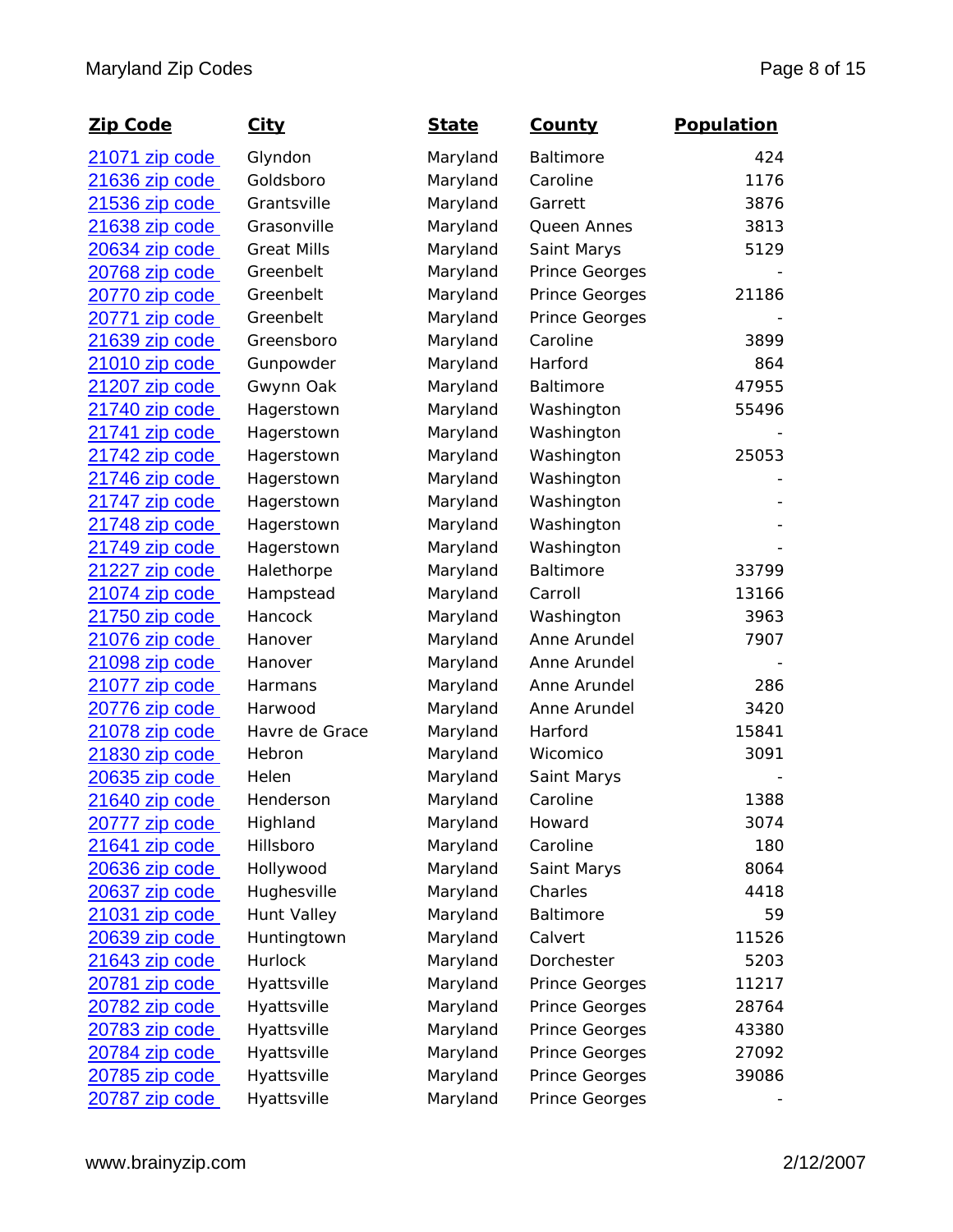| Zip Code               | City               | <b>State</b> | <u>County</u>         | Population |
|------------------------|--------------------|--------------|-----------------------|------------|
| <u>20788 zip code </u> | Hyattsville        | Maryland     | Prince Georges        |            |
| 21082 zip code         | Hydes              | Maryland     | Baltimore             | 897        |
| 21754 zip code         | ljamsville         | Maryland     | Frederick             | 5715       |
| 20640 zip code         | <b>Indian Head</b> | Maryland     | Charles               | 8273       |
| 21644 zip code         | Ingleside          | Maryland     | Queen Annes           | 136        |
| 20643 zip code         | Ironsides          | Maryland     | Charles               |            |
| 20645 zip code         | Issue              | Maryland     | Charles               | 365        |
| 21084 zip code         | Jarrettsville      | Maryland     | Harford               | 7467       |
| 21755 zip code         | Jefferson          | Maryland     | Frederick             | 5430       |
| 20794 zip code         | Jessup             | Maryland     | Howard                | 15797      |
| 21085 zip code         | Joppa              | Maryland     | Harford               | 14730      |
| 21756 zip code         | Keedysville        | Maryland     | Washington            | 2572       |
| 21645 zip code         | Kennedyville       | Maryland     | Kent                  | 1055       |
| 20891 zip code         | Kensington         | Maryland     | Montgomery            |            |
| 20895 zip code         | Kensington         | Maryland     | Montgomery            | 18713      |
| <u>21757 zip code</u>  | Keymar             | Maryland     | Carroll               | 3045       |
| 21087 zip code         | Kingsville         | Maryland     | Baltimore             | 5361       |
| 21538 zip code         | Kitzmiller         | Maryland     | Garrett               | 848        |
| 21758 zip code         | Knoxville          | Maryland     | Frederick             | 4169       |
| 20646 zip code         | La Plata           | Maryland     | Charles               | 16354      |
| 21759 zip code         | Ladiesburg         | Maryland     | Frederick             |            |
| 20703 zip code         | Lanham             | Maryland     | Prince Georges        |            |
| 20706 zip code         | Lanham             | Maryland     | Prince Georges        | 37642      |
| 20707 zip code         | Laurel             | Maryland     | Prince Georges        | 25637      |
| 20708 zip code         | Laurel             | Maryland     | Prince Georges        | 25062      |
| 20709 zip code         | Laurel             | Maryland     | Prince Georges        |            |
| 20723 zip code         | Laurel             | Maryland     | Howard                | 24079      |
| 20724 zip code         | Laurel             | Maryland     | Anne Arundel          | 13032      |
| 20725 zip code         | Laurel             | Maryland     | <b>Prince Georges</b> |            |
| 20726 zip code         | Laurel             | Maryland     | Prince Georges        |            |
| 20650 zip code         | Leonardtown        | Maryland     | Saint Marys           | 10842      |
| 20653 zip code         | Lexington Park     | Maryland     | Saint Marys           | 19643      |
| 21762 zip code         | Libertytown        | Maryland     | Frederick             | 206        |
| 21088 zip code         | Lineboro           | Maryland     | Carroll               |            |
| 21835 zip code         | Linkwood           | Maryland     | Dorchester            | 473        |
| <u>21090 zip code</u>  | Linthicum Heights  | Maryland     | Anne Arundel          | 9722       |
| 21765 zip code         | Lisbon             | Maryland     | Howard                |            |
| <u>21766 zip code</u>  | Little Orleans     | Maryland     | Allegany              | 687        |
| 21539 zip code         | Lonaconing         | Maryland     | Allegany              | 2853       |
| 21092 zip code         | Long Green         | Maryland     | Baltimore             |            |
| 20711 zip code         | Lothian            | Maryland     | Anne Arundel          | 6065       |
| 20656 zip code         | Loveville          | Maryland     | Saint Marys           |            |
|                        |                    |              |                       |            |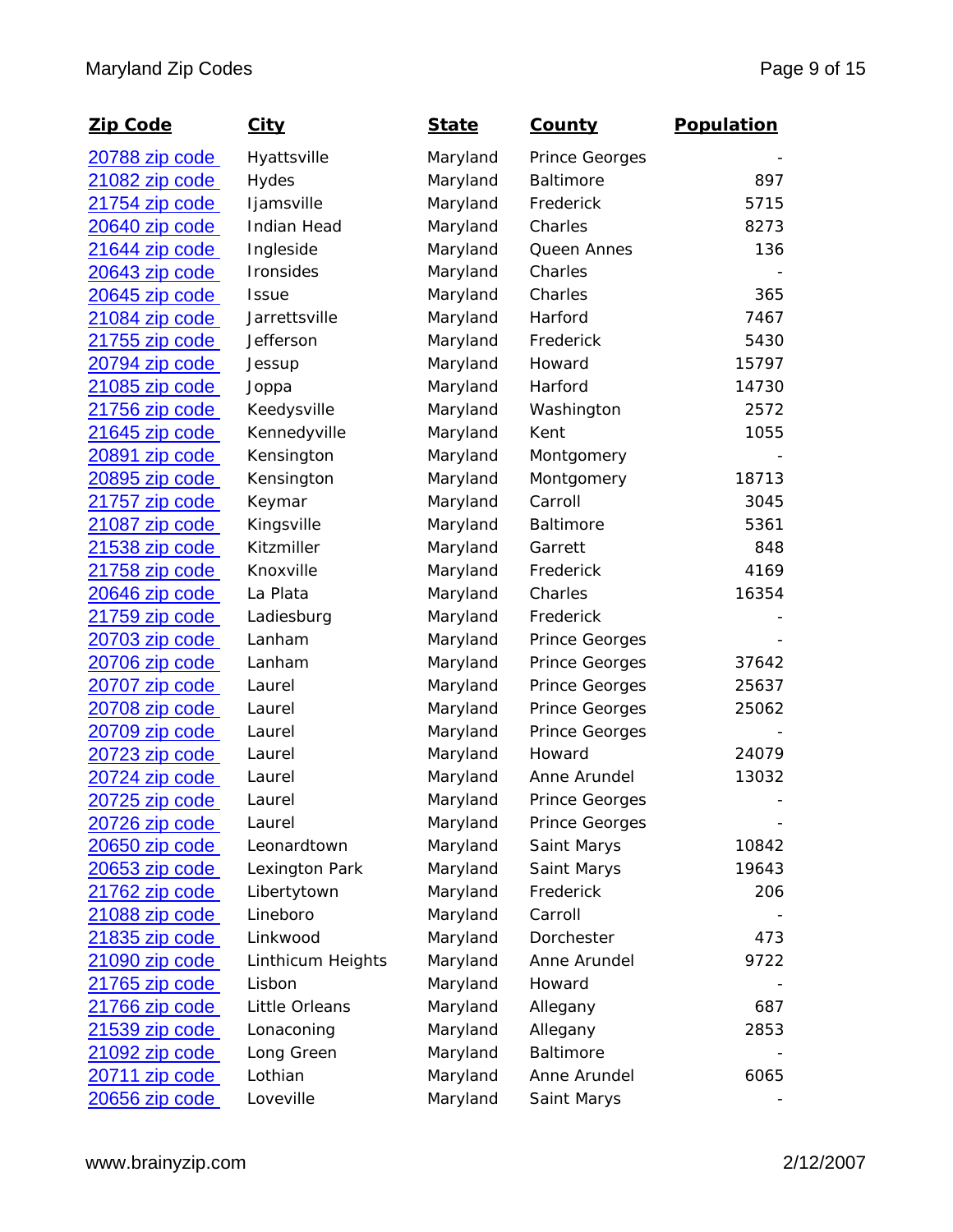| <b>Zip Code</b>        | <u>City</u>           | <b>State</b> | <u>County</u>    | Population |
|------------------------|-----------------------|--------------|------------------|------------|
| 21540 zip code         | Luke                  | Maryland     | Allegany         | 80         |
| 20657 zip code         | Lusby                 | Maryland     | Calvert          | 18110      |
| 21093 zip code         | Lutherville Timonium  | Maryland     | Baltimore        | 34480      |
| 21094 zip code         | Lutherville Timonium  | Maryland     | Baltimore        |            |
| <u>21648 zip code</u>  | Madison               | Maryland     | Dorchester       | 338        |
| 21102 zip code         | Manchester            | Maryland     | Carroll          | 9489       |
| 21836 zip code         | Manokin               | Maryland     | Somerset         |            |
| 20658 zip code         | Marbury               | Maryland     | Charles          | 913        |
| 21837 zip code         | Mardela Springs       | Maryland     | Wicomico         | 2514       |
| <u>21838 zip code</u>  | <b>Marion Station</b> | Maryland     | Somerset         | 1900       |
| 21104 zip code         | Marriottsville        | Maryland     | Carroll          | 4061       |
| 21649 zip code         | Marydel               | Maryland     | Caroline         | 1717       |
| 21105 zip code         | Maryland Line         | Maryland     | Baltimore        | 80         |
| 21650 zip code         | Massey                | Maryland     | Kent             | 299        |
| 21767 zip code         | Maugansville          | Maryland     | Washington       | 1311       |
| 21106 zip code         | Mayo                  | Maryland     | Anne Arundel     |            |
| 21541 zip code         | Mc Henry              | Maryland     | Garrett          | 1255       |
| 21647 zip code         | McDaniel              | Maryland     | Talbot           | 526        |
| 20659 zip code         | Mechanicsville        | Maryland     | Saint Marys      | 20992      |
| 21220 zip code         | Middle River          | Maryland     | <b>Baltimore</b> | 36551      |
| 21769 zip code         | Middletown            | Maryland     | Frederick        | 9592       |
| 21542 zip code         | Midland               | Maryland     | Allegany         | 473        |
| 21543 zip code         | Midlothian            | Maryland     | Allegany         | 103        |
| 21108 zip code         | Millersville          | Maryland     | Anne Arundel     | 17739      |
| 21651 zip code         | Millington            | Maryland     | Kent             | 2174       |
| 21111 zip code         | Monkton               | Maryland     | Baltimore        | 5118       |
| 21770 zip code         | Monrovia              | Maryland     | Frederick        | 5460       |
| 20886 zip code         | Montgomery Village    | Maryland     | Montgomery       | 32881      |
| 20660 zip code         | Morganza              | Maryland     | Saint Marys      |            |
| <u>21771 zip code</u>  | Mount Airy            | Maryland     | Frederick        | 25694      |
| 20712 zip code         | Mount Rainier         | Maryland     | Prince Georges   | 9067       |
| <u>21545 zip code</u>  | Mount Savage          | Maryland     | Allegany         | 2272       |
| 20661 zip code         | Mount Victoria        | Maryland     | Charles          |            |
| 21773 zip code         | Myersville            | Maryland     | Frederick        | 4950       |
| 20662 zip code         | Nanjemoy              | Maryland     | Charles          | 2664       |
| <u>21840 zip code </u> | Nanticoke             | Maryland     | Wicomico         | 423        |
| <u>21652 zip code</u>  | Neavitt               | Maryland     | Talbot           |            |
| <u>21774 zip code </u> | New Market            | Maryland     | Frederick        | 8620       |
| <u>21775 zip code</u>  | New Midway            | Maryland     | Frederick        |            |
| 21776 zip code         | New Windsor           | Maryland     | Carroll          | 5305       |
| 21841 zip code         | Newark                | Maryland     | Worcester        | 803        |
| 20664 zip code         | Newburg               | Maryland     | Charles          | 2716       |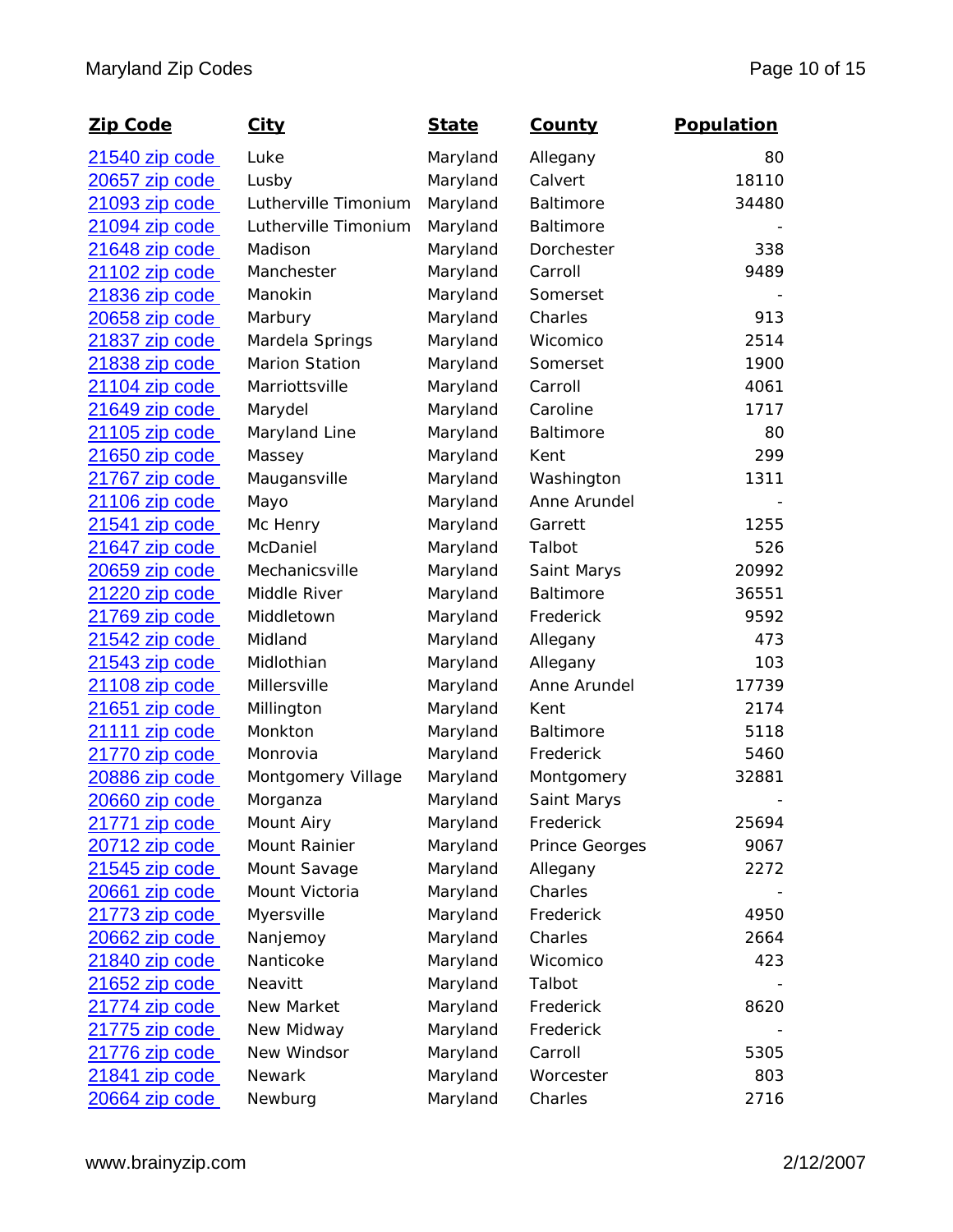| <u>Zip Code</u>        | <b>City</b>         | <b>State</b> | <u>County</u>    | <b>Population</b> |
|------------------------|---------------------|--------------|------------------|-------------------|
| 21653 zip code         | Newcomb             | Maryland     | Talbot           | 128               |
| 20714 zip code         | North Beach         | Maryland     | Calvert          | 4008              |
| 21901 zip code         | North East          | Maryland     | Cecil            | 12496             |
| 21236 zip code         | Nottingham          | Maryland     | Baltimore        | 37779             |
| 21550 zip code         | Oakland             | Maryland     | Garrett          | 14469             |
| 21842 zip code         | Ocean City          | Maryland     | Worcester        | 10147             |
| 21843 zip code         | Ocean City          | Maryland     | Worcester        |                   |
| 21113 zip code         | Odenton             | Maryland     | Anne Arundel     | 20984             |
| 21555 zip code         | Oldtown             | Maryland     | Allegany         | 1922              |
| 20830 zip code         | Olney               | Maryland     | Montgomery       |                   |
| <u>20832 zip code</u>  | Olney               | Maryland     | Montgomery       | 24314             |
| 20736 zip code         | Owings              | Maryland     | Calvert          | 6633              |
| 21117 zip code         | <b>Owings Mills</b> | Maryland     | <b>Baltimore</b> | 41411             |
| <u>21654 zip code</u>  | Oxford              | Maryland     | Talbot           | 1457              |
| 20745 zip code         | Oxon Hill           | Maryland     | Prince Georges   | 27692             |
| 20750 zip code         | Oxon Hill           | Maryland     | Prince Georges   |                   |
| 20667 zip code         | Park Hall           | Maryland     | Saint Marys      | 176               |
| 21120 zip code         | Parkton             | Maryland     | Baltimore        | 6563              |
| 21234 zip code         | Parkville           | Maryland     | Baltimore        | 69100             |
| 21849 zip code         | Parsonsburg         | Maryland     | Wicomico         | 3076              |
| 21122 zip code         | Pasadena            | Maryland     | Anne Arundel     | 57533             |
| 21123 zip code         | Pasadena            | Maryland     | Anne Arundel     |                   |
| 20670 zip code         | Patuxent River      | Maryland     | Saint Marys      | 2838              |
| 21128 zip code         | Perry Hall          | Maryland     | Baltimore        | 6703              |
| 21902 zip code         | Perry Point         | Maryland     | Cecil            | 192               |
| 21130 zip code         | Perryman            | Maryland     | Harford          | 128               |
| 21903 zip code         | Perryville          | Maryland     | Cecil            | 5082              |
| 21131 zip code         | Phoenix             | Maryland     | Baltimore        | 7661              |
| 21208 zip code         | Pikesville          | Maryland     | Baltimore        | 31497             |
| <u>20674 zip code </u> | <b>Piney Point</b>  | Maryland     | Saint Marys      | 887               |
| 21556 zip code         | Pinto               | Maryland     | Allegany         |                   |
| 21850 zip code         | Pittsville          | Maryland     | Wicomico         | 2632              |
| <u>21851 zip code</u>  | Pocomoke City       | Maryland     | Worcester        | 7274              |
| 21777 zip code         | Point of Rocks      | Maryland     | Frederick        | 1098              |
| 20675 zip code         | Pomfret             | Maryland     | Charles          | 1807              |
| 20837 zip code         | Poolesville         | Maryland     | Montgomery       | 6045              |
| 21904 zip code         | Port Deposit        | Maryland     | Cecil            | 6680              |
| <u>20676 zip code </u> | Port Republic       | Maryland     | Calvert          | 3170              |
| <u>20677 zip code</u>  | Port Tobacco        | Maryland     | Charles          | 1855              |
| <u>20854 zip code</u>  | Potomac             | Maryland     | Montgomery       | 46255             |
| <u>20859 zip code </u> | Potomac             | Maryland     | Montgomery       |                   |
| 21852 zip code         | Powellville         | Maryland     | Wicomico         |                   |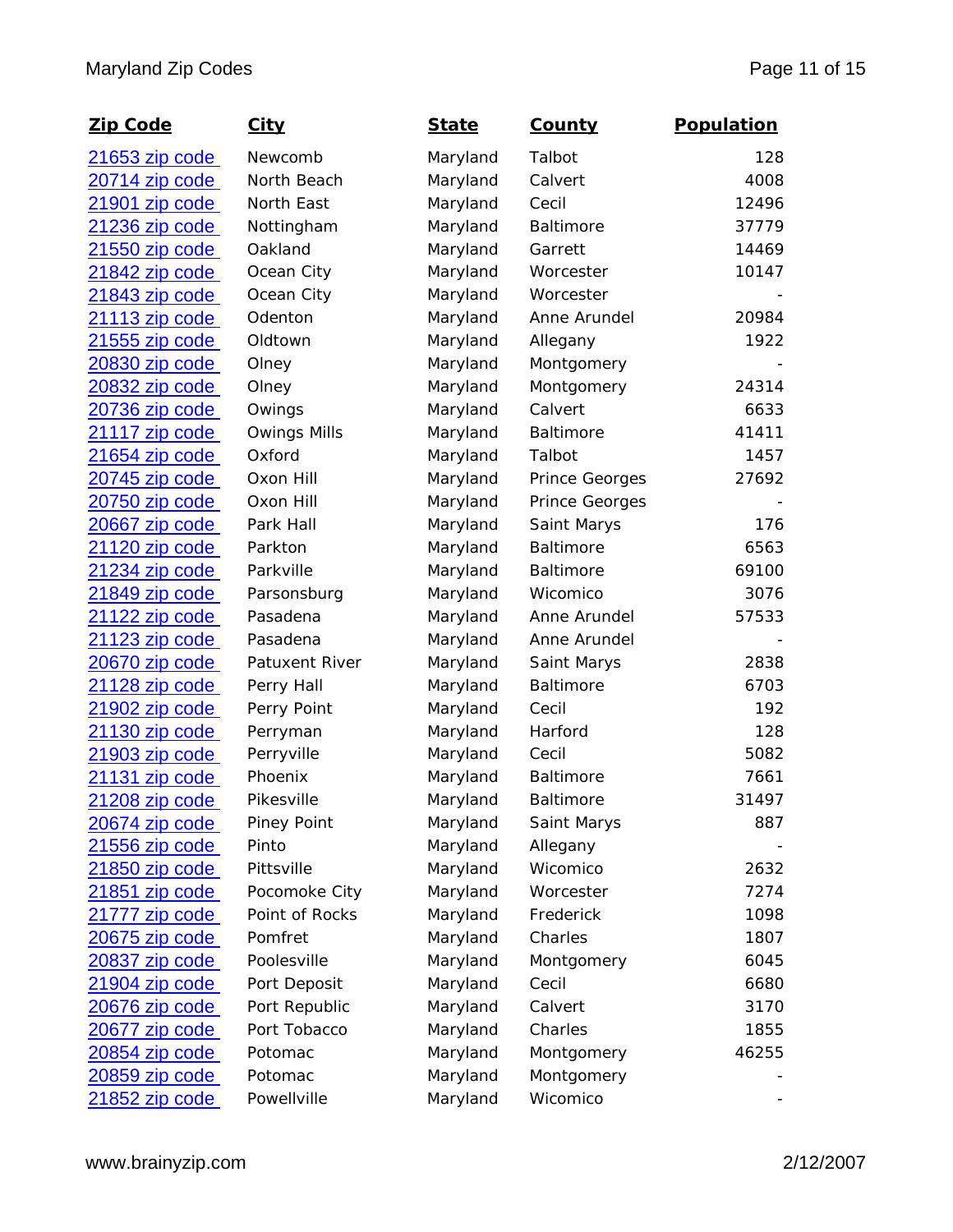| Zip Code               | <u>City</u>       | <b>State</b> | <u>County</u>  | <b>Population</b> |
|------------------------|-------------------|--------------|----------------|-------------------|
| <u>21655 zip code</u>  | Preston           | Maryland     | Caroline       | 4783              |
| 21656 zip code         | Price             | Maryland     | Queen Annes    |                   |
| 20678 zip code         | Prince Frederick  | Maryland     | Calvert        | 9239              |
| 21853 zip code         | Princess Anne     | Maryland     | Somerset       | 12093             |
| 21132 zip code         | Pylesville        | Maryland     | Harford        | 2528              |
| 21856 zip code         | Quantico          | Maryland     | Wicomico       | 1059              |
| 21657 zip code         | Queen Anne        | Maryland     | Queen Annes    | 680               |
| 21658 zip code         | Queenstown        | Maryland     | Queen Annes    | 3862              |
| 21133 zip code         | Randallstown      | Maryland     | Baltimore      | 28526             |
| 21557 zip code         | Rawlings          | Maryland     | Allegany       | 2093              |
| 21857 zip code         | Rehobeth          | Maryland     | Somerset       |                   |
| 21136 zip code         | Reisterstown      | Maryland     | Baltimore      | 30155             |
| 21659 zip code         | Rhodesdale        | Maryland     | Dorchester     | 1530              |
| 21139 zip code         | Riderwood         | Maryland     | Baltimore      |                   |
| 20680 zip code         | Ridge             | Maryland     | Saint Marys    | 947               |
| 21660 zip code         | Ridgely           | Maryland     | Caroline       | 3497              |
| 21681 zip code         | Ridgely           | Maryland     | Caroline       |                   |
| 21682 zip code         | Ridgely           | Maryland     | Caroline       |                   |
| 21683 zip code         | Ridgely           | Maryland     | Caroline       |                   |
| 21684 zip code         | Ridgely           | Maryland     | Caroline       |                   |
| 21685 zip code         | Ridgely           | Maryland     | Caroline       |                   |
| <u>21686 zip code</u>  | Ridgely           | Maryland     | Caroline       |                   |
| 21687 zip code         | Ridgely           | Maryland     | Caroline       |                   |
| 21688 zip code         | Ridgely           | Maryland     | Caroline       |                   |
| 21911 zip code         | <b>Rising Sun</b> | Maryland     | Cecil          | 9048              |
| 21140 zip code         | Riva              | Maryland     | Anne Arundel   | 3417              |
| 20737 zip code         | Riverdale         | Maryland     | Prince Georges | 19938             |
| 20738 zip code         | Riverdale         | Maryland     | Prince Georges |                   |
| 21661 zip code         | Rock Hall         | Maryland     | Kent           | 2841              |
| <u>20682 zip code </u> | Rock Point        | Maryland     | Charles        |                   |
| 20847 zip code         | Rockville         | Maryland     | Montgomery     |                   |
| 20848 zip code         | Rockville         | Maryland     | Montgomery     |                   |
| <u>20849 zip code</u>  | Rockville         | Maryland     | Montgomery     |                   |
| <u>20850 zip code</u>  | Rockville         | Maryland     | Montgomery     | 33557             |
| 20851 zip code         | Rockville         | Maryland     | Montgomery     | 13038             |
| <u>20852 zip code</u>  | Rockville         | Maryland     | Montgomery     | 34956             |
| <u>20853 zip code</u>  | Rockville         | Maryland     | Montgomery     | 27768             |
| 20857 zip code         | Rockville         | Maryland     | Montgomery     |                   |
| <u>21778 zip code </u> | Rocky Ridge       | Maryland     | Frederick      | 1020              |
| 21779 zip code         | Rohrersville      | Maryland     | Washington     | 718               |
| 21237 zip code         | Rosedale          | Maryland     | Baltimore      | 25414             |
| 21662 zip code         | Royal Oak         | Maryland     | Talbot         | 605               |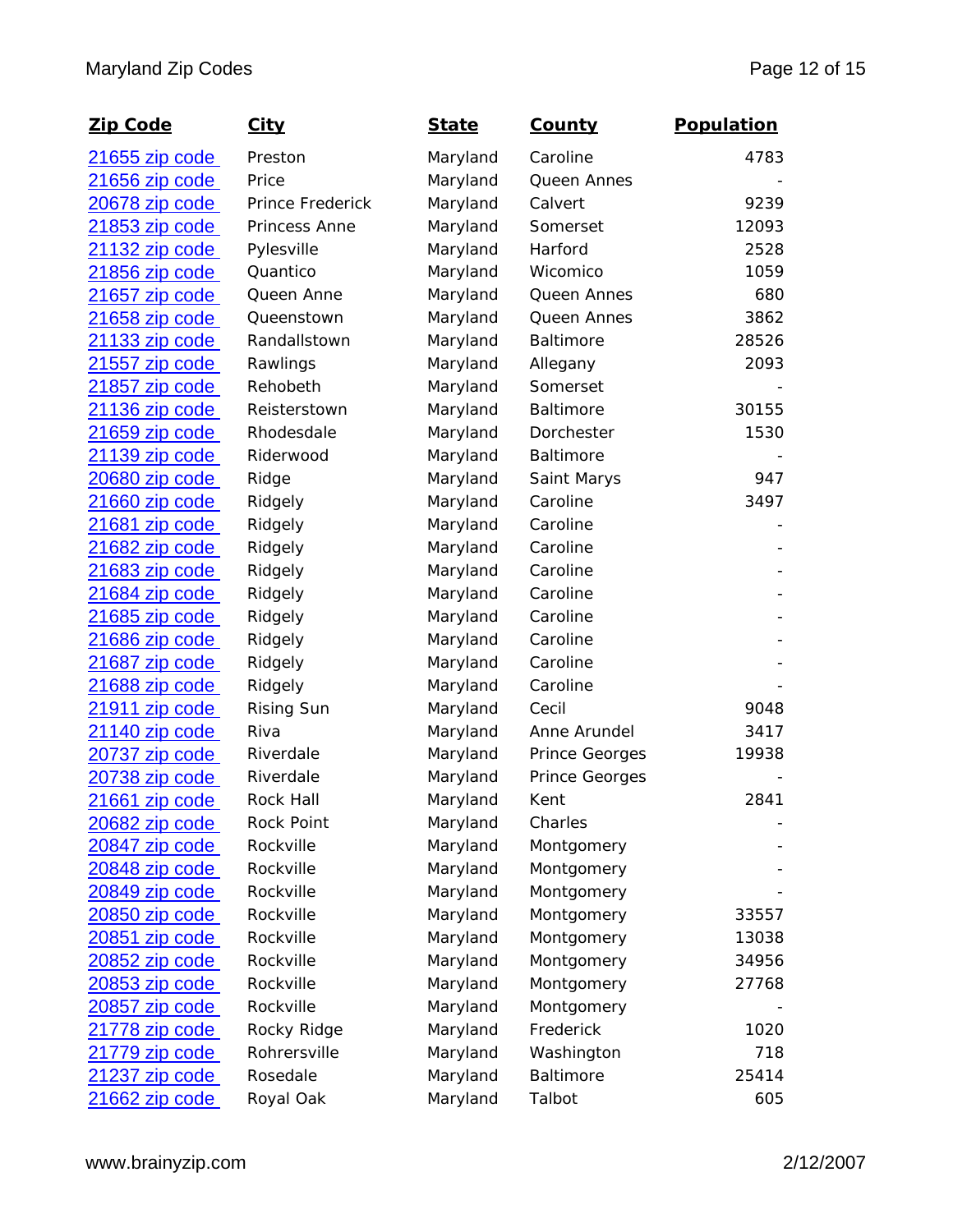| <b>Zip Code</b>        | <u>City</u>          | <b>State</b> | <b>County</b>  | <b>Population</b> |
|------------------------|----------------------|--------------|----------------|-------------------|
| 21780 zip code         | Sabillasville        | Maryland     | Frederick      | 1671              |
| 20684 zip code         | Saint Inigoes        | Maryland     | Saint Marys    | 1128              |
| 21781 zip code         | Saint James          | Maryland     | Washington     |                   |
| 20685 zip code         | Saint Leonard        | Maryland     | Calvert        | 5585              |
| 20686 zip code         | Saint Marys City     | Maryland     | Saint Marys    |                   |
| 21663 zip code         | Saint Michaels       | Maryland     | Talbot         | 3455              |
| 21801 zip code         | Salisbury            | Maryland     | Wicomico       | 27335             |
| 21802 zip code         | Salisbury            | Maryland     | Wicomico       |                   |
| 21803 zip code         | Salisbury            | Maryland     | Wicomico       |                   |
| 21804 zip code         | Salisbury            | Maryland     | Wicomico       | 31248             |
| 20860 zip code         | Sandy Spring         | Maryland     | Montgomery     | 1251              |
| 20763 zip code         | Savage               | Maryland     | Howard         | 2438              |
| 20687 zip code         | Scotland             | Maryland     | Saint Marys    | 329               |
| 21664 zip code         | Secretary            | Maryland     | Dorchester     | 503               |
| 21144 zip code         | Severn               | Maryland     | Anne Arundel   | 28561             |
| 21146 zip code         | Severna Park         | Maryland     | Anne Arundel   | 24895             |
| 20764 zip code         | <b>Shady Side</b>    | Maryland     | Anne Arundel   | 3921              |
| 21782 zip code         | Sharpsburg           | Maryland     | Washington     | 3985              |
| 21861 zip code         | Sharptown            | Maryland     | Wicomico       | 649               |
| 21665 zip code         | Sherwood             | Maryland     | Talbot         | 203               |
| 21862 zip code         | Showell              | Maryland     | Worcester      | 82                |
| <u>20901 zip code</u>  | Silver Spring        | Maryland     | Montgomery     | 33793             |
| 20902 zip code         | Silver Spring        | Maryland     | Montgomery     | 42503             |
| 20903 zip code         | Silver Spring        | Maryland     | Montgomery     | 22679             |
| 20904 zip code         | Silver Spring        | Maryland     | Montgomery     | 48901             |
| 20905 zip code         | Silver Spring        | Maryland     | Montgomery     | 18098             |
| 20906 zip code         | Silver Spring        | Maryland     | Montgomery     | 61097             |
| <u>20907 zip code</u>  | <b>Silver Spring</b> | Maryland     | Montgomery     |                   |
| 20908 zip code         | Silver Spring        | Maryland     | Montgomery     |                   |
| <u>20910 zip code</u>  | Silver Spring        | Maryland     | Montgomery     | 35588             |
| 20911 zip code         | <b>Silver Spring</b> | Maryland     | Montgomery     |                   |
| <u>20914 zip code</u>  | <b>Silver Spring</b> | Maryland     | Montgomery     |                   |
| <u>20915 zip code </u> | Silver Spring        | Maryland     | Montgomery     |                   |
| <u>20916 zip code</u>  | Silver Spring        | Maryland     | Montgomery     |                   |
| 20918 zip code         | Silver Spring        | Maryland     | Montgomery     |                   |
| <u>20997 zip code</u>  | Silver Spring        | Maryland     | Montgomery     |                   |
| 21150 zip code         | Simpsonville         | Maryland     | Howard         |                   |
| 21783 zip code         | Smithsburg           | Maryland     | Washington     | 8138              |
| <u>21863 zip code</u>  | Snow Hill            | Maryland     | Worcester      | 5123              |
| 20688 zip code         | Solomons             | Maryland     | Calvert        | 1210              |
| 20697 zip code         | Southern MD Facility | Maryland     | Prince Georges |                   |
| 20797 zip code         | Southern MD Facility | Maryland     | Prince Georges |                   |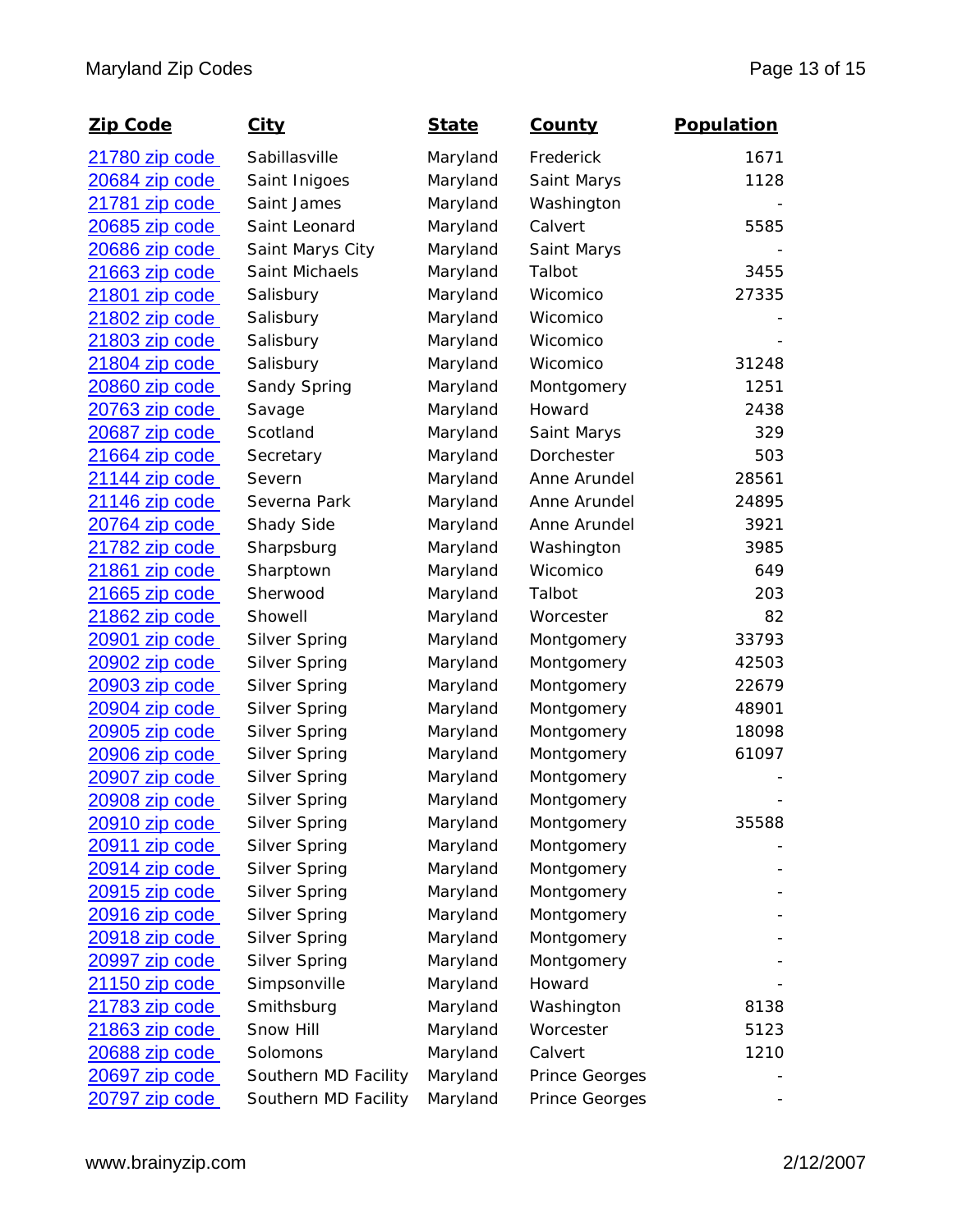| <b>Zip Code</b>        | <u>City</u>            | <u>State</u> | <u>County</u>    | <b>Population</b> |
|------------------------|------------------------|--------------|------------------|-------------------|
| 21152 zip code         | Sparks Glencoe         | Maryland     | <b>Baltimore</b> | 5098              |
| 21219 zip code         | Sparrows Point         | Maryland     | Baltimore        | 9178              |
| 20868 zip code         | Spencerville           | Maryland     | Montgomery       | 274               |
| 21560 zip code         | Spring Gap             | Maryland     | Allegany         | 14                |
| 21153 zip code         | Stevenson              | Maryland     | Baltimore        |                   |
| 21666 zip code         | Stevensville           | Maryland     | Queen Annes      | 11487             |
| 21667 zip code         | Still Pond             | Maryland     | Kent             | 253               |
| 21864 zip code         | Stockton               | Maryland     | Worcester        | 688               |
| 21154 zip code         | <b>Street</b>          | Maryland     | Harford          | 5690              |
| 20897 zip code         | Suburb Maryland Fac    | Maryland     | Montgomery       |                   |
| 21668 zip code         | Sudlersville           | Maryland     | Queen Annes      | 1827              |
| 20746 zip code         | Suitland               | Maryland     | Prince Georges   | 28530             |
| 20752 zip code         | Suitland               | Maryland     | Prince Georges   |                   |
| 20689 zip code         | Sunderland             | Maryland     | Calvert          | 989               |
| 21561 zip code         | Swanton                | Maryland     | Garrett          | 2608              |
| 21784 zip code         | Sykesville             | Maryland     | Carroll          | 34997             |
| 20912 zip code         | Takoma Park            | Maryland     | Montgomery       | 24498             |
| 20913 zip code         | Takoma Park            | Maryland     | Montgomery       |                   |
| 20690 zip code         | <b>Tall Timbers</b>    | Maryland     | Saint Marys      | 618               |
| 21787 zip code         | Taneytown              | Maryland     | Carroll          | 9063              |
| 21669 zip code         | Taylors Island         | Maryland     | Dorchester       | 225               |
| 20748 zip code         | <b>Temple Hills</b>    | Maryland     | Prince Georges   | 40035             |
| 20757 zip code         | <b>Temple Hills</b>    | Maryland     | Prince Georges   |                   |
| 21670 zip code         | Templeville            | Maryland     | Caroline         |                   |
| 21788 zip code         | Thurmont               | Maryland     | Frederick        | 11025             |
| 21671 zip code         | Tilghman               | Maryland     | Talbot           | 833               |
| 21672 zip code         | Toddville              | Maryland     | Dorchester       | 281               |
| 21204 zip code         | Towson                 | Maryland     | Baltimore        | 20157             |
| 21286 zip code         | Towson                 | Maryland     | Baltimore        | 18776             |
| <u>20779 zip code </u> | <b>Tracys Landing</b>  | Maryland     | Anne Arundel     | 1096              |
| 21673 zip code         | Trappe                 | Maryland     | Talbot           | 3179              |
| <u>21790 zip code</u>  | Tuscarora              | Maryland     | Frederick        | 78                |
| 21865 zip code         | Tyaskin                | Maryland     | Wicomico         | 248               |
| 21866 zip code         | Tylerton               | Maryland     | Somerset         | 85                |
| 21791 zip code         | <b>Union Bridge</b>    | Maryland     | Carroll          | 5413              |
| <u>21792 zip code </u> | Unionville             | Maryland     | Frederick        |                   |
| 21867 zip code         | <b>Upper Fairmount</b> | Maryland     | Somerset         | 118               |
| 21156 zip code         | <b>Upper Falls</b>     | Maryland     | <b>Baltimore</b> | 453               |
| <u>20772 zip code</u>  | <b>Upper Marlboro</b>  | Maryland     | Prince Georges   | 35414             |
| 20773 zip code         | <b>Upper Marlboro</b>  | Maryland     | Prince Georges   |                   |
| <u>20774 zip code </u> | <b>Upper Marlboro</b>  | Maryland     | Prince Georges   | 32942             |
| 20775 zip code         | <b>Upper Marlboro</b>  | Maryland     | Prince Georges   |                   |